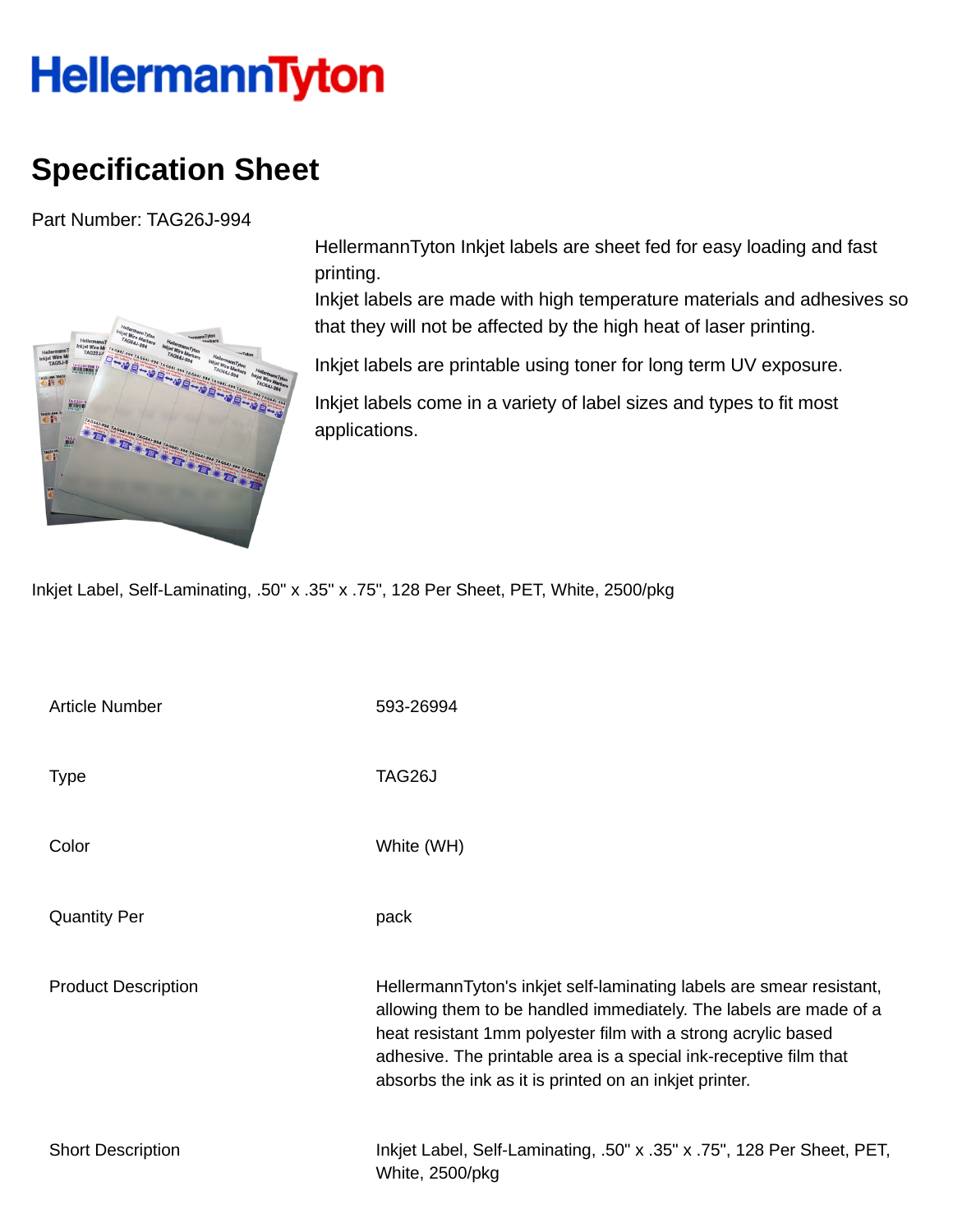Global Part Name TAG26J-994-WH

| Width W (Imperial)                     | 0.5   |
|----------------------------------------|-------|
| Width W (Metric)                       | 12.7  |
| <b>Bundle Diameter Min (Imperial)</b>  | 0.06  |
| <b>Bundle Diameter Min (Metric)</b>    | 1.50  |
| <b>Bundle Diameter Max (Imperial)</b>  | 0.087 |
| <b>Bundle Diameter Max (Metric)</b>    | 2.20  |
| Thickness T (Metric)                   | 35.0  |
| Width of Liner (Metric)                | 215.9 |
| Width of Liner (Imperial)              | 8.5   |
| <b>Outside Diameter Max (Imperial)</b> | 0.087 |
| Outside Diameter Min (Metric)          | 1.5   |
| <b>Outside Diameter Min (Imperial)</b> | 0.059 |
| <b>Outside Diameter Max (Metric)</b>   | 2.20  |